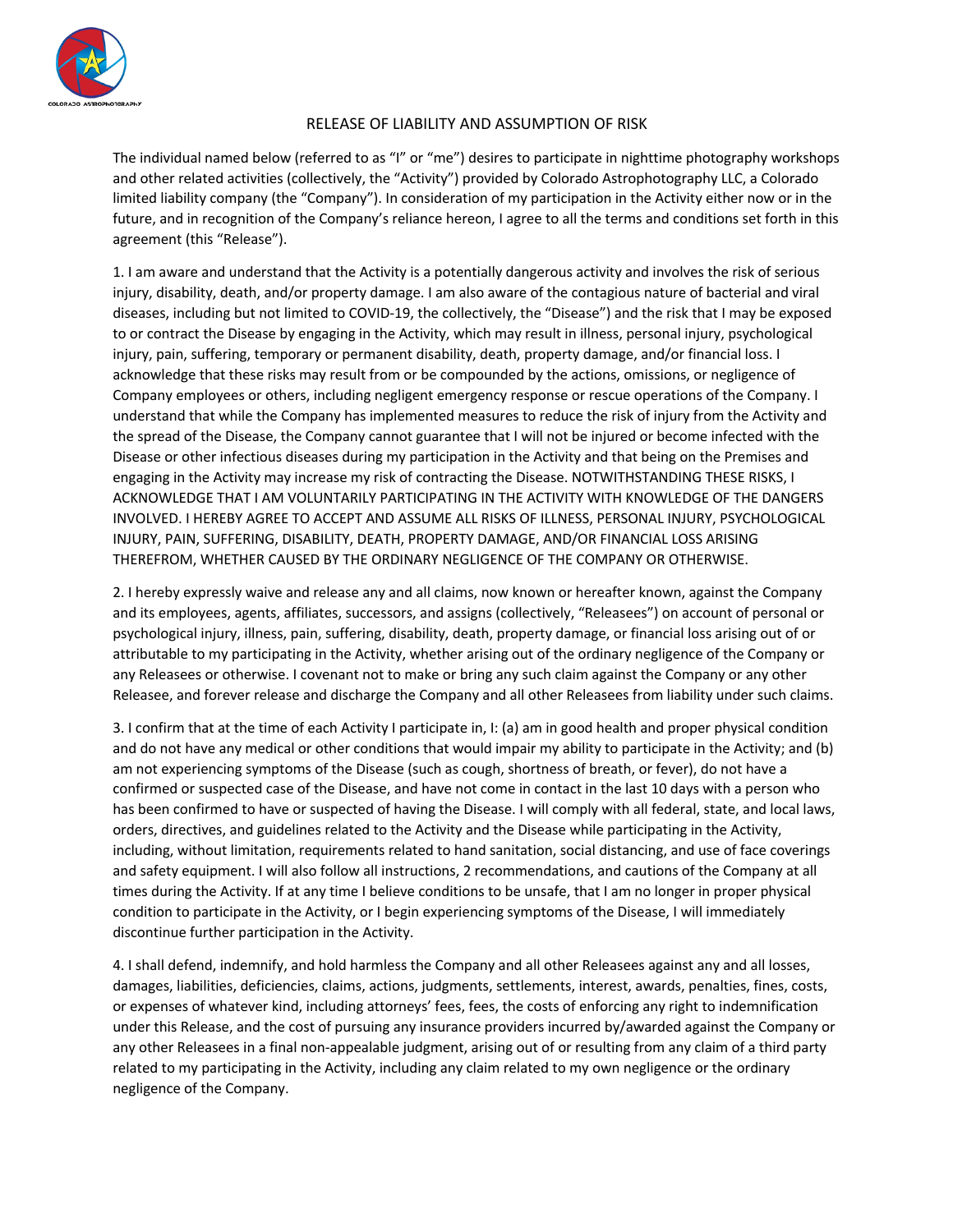

5. I hereby consent to receive medical treatment deemed necessary if I am injured or require medical attention during my participation in the Activity. I understand and agree that I am solely responsible for all costs related to such medical treatment and any related medical transportation and/or evacuation. I hereby release, forever discharge, and hold harmless the Company from any claim based on such treatment or other medical services and understand that Company is not a medical or healthcare professional.

6. This Release constitutes the sole and entire agreement of the Company and me with respect to the subject matter contained herein and supersedes all prior and contemporaneous understandings, agreements, representations, and warranties, both written and oral, with respect to such subject matter. Further I hereby consent and agree that this Release applies to all current and subsequent Activities I participate in with the Company regardless of whether the Activity is performed on the date of this Agreement or in the future. If any term or provision of this Release is invalid, illegal, or unenforceable in any jurisdiction, such invalidity, illegality, or unenforceability shall not affect any other term or provision of this Release or invalidate or render unenforceable such term or provision in any other jurisdiction. This Release is binding on and shall inure to the benefit of the Company and me and our respective successors and assigns. All matters arising out of or relating to this Release shall be governed by and construed in accordance with the internal laws of the State of Colorado without giving effect to any choice or conflict of law provision or rule (whether of the State of Colorado or any other jurisdiction). Any claim or cause of action arising under this Release may be brought only in the federal and state courts located in Denver County, Colorado and I hereby consent to the exclusive jurisdiction of such courts. [SIGNATURE PAGE FOLLOWS]

BY SIGNING, I ACKNOWLEDGE THAT I HAVE READ AND UNDERSTOOD ALL OF THE TERMS OF THIS RELEASE.

[SIGNATURE PAGE FOLLOWS]